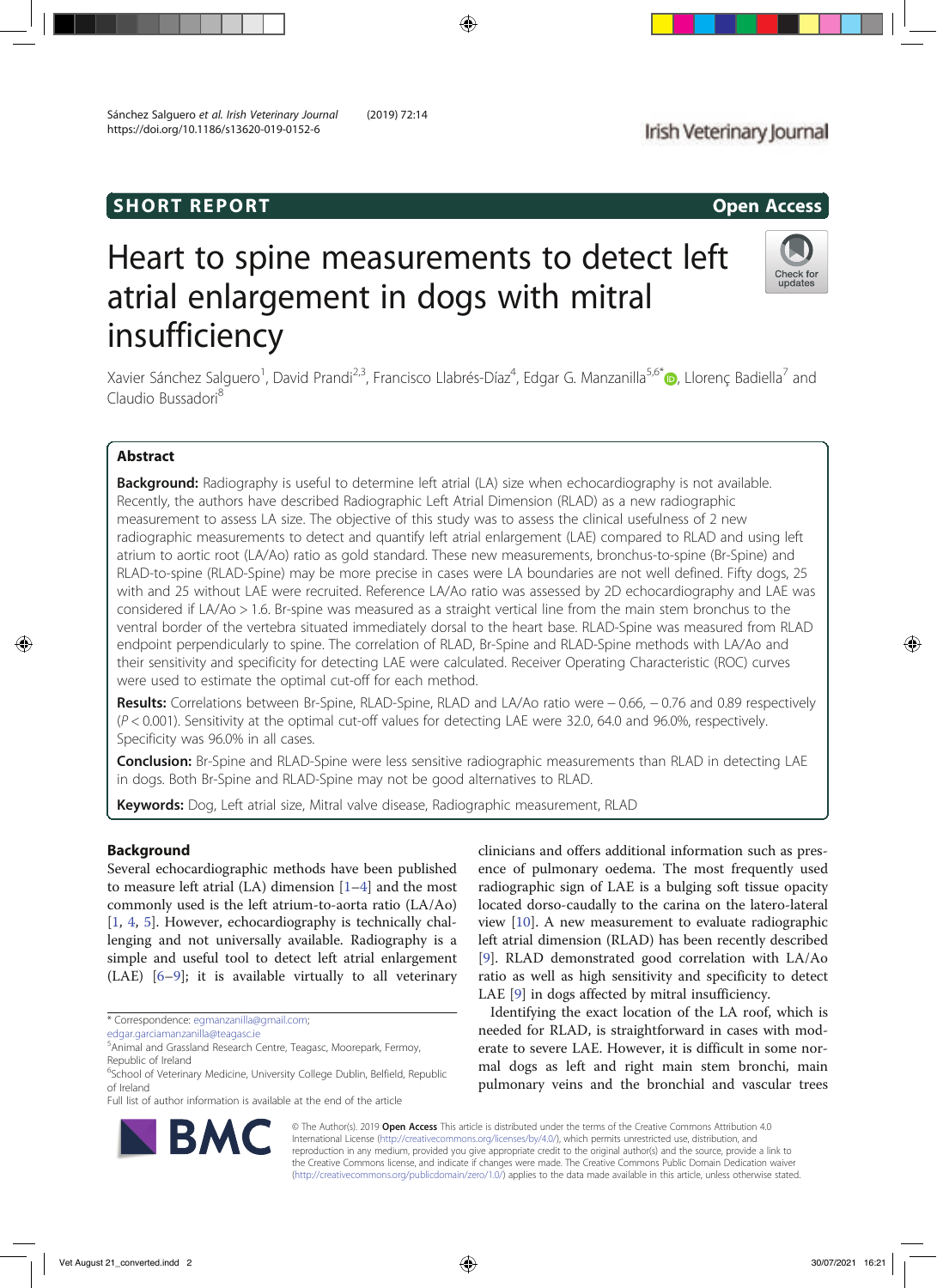are superimposed to each other in this area [11]. New radiographic measurements of LAE free of this superimposition should be explored. In this study we hypothesized that bronchus-to-spine (Br-Spine) measurement could help in evaluating heart enlargement and measuring the distance between RLAD endpoint and the neighbouring vertebrae (RLAD-Spine) could help in evaluating the presence of LAE. Thus, the objective of the study was to test the clinical value of these two radiographic measurements in cases with LAE using LA/ Ao ratio as a reference.

## Methods

A total of 50 client-owned dogs were prospectively included in this study in 2 groups: Group A (control group) composed of 25 healthy dogs without LAE and Group B, composed of 25 dogs diagnosed with mitral insufficiency and LAE. Dogs were assigned to one of two groups according to the absence (Group A) or presence (Group B) of LAE defined as La/Ao ratio > 1.6 [4, 6, 8]. All dogs had a complete radiographic and echocardiographic examination, complete clinical evaluation including physical exam, complete blood count and biochemistry panel within the same day. Normal dogs were those considered so according to the history, physical, radiographic and echocardiographic examinations. A mitral valve disease (MVD) diagnosis was based on the presence of a typical systolic mitral regurgitation murmur and alterations on the echocardiographic examination (LA and left ventricular enlargement, diffuse nodular thickening of the mitral leaflets and Doppler evidence of disturbed flow within the LA during systole). Any dog with cardiac disease either with a sole diagnosis different from MVD or any disease complex including MVD and another condition were excluded from the study. Dogs with pulmonary hypertension or radiographic changes compatible with left sided congestive failure were also excluded.

All radiographic measurements were obtained by the same observer (XS) using Microsoft Office Power point 2007 (Microsoft Corporation, USA) in a digital latero-lateral thoracic radiograph with the dog in right lateral recumbency. The observer was blinded to all patient details and all measurements were performed in a randomised fashion.

The Br-Spine was measured as the distance measured in a straight vertical line from the ventral border of the left cranial lung lobe bronchus (main stem bronchus), from the same location as VHS (vertebral heart size), to the ventral border of the vertebra situated immediately dorsal to the heart base. The dorsal reference point was defined as the intersection point between the vertical measurement from the heart base and an imaginary line between the cranio-ventral and caudo-ventral surface of the vertebrae dorsal to the heart base [5], usually T5 (Fig. 1).



Fig. 1 Right lateral thoracic view. The vertebral Heart Size (VHS), long (L) and short (S) cardiac axes are shown. VHS is expressed as total units of vertebral length: 10.2v in this particular case. Bronchusto-spine measurement (dark blue line) and the distance between the cranio-ventral and caudo-ventral surface of the vertebrae dorsal to the heart base (red line) were shown. (L), (S) and Br-Spine measurements were repositioned parallel to the long axis of the thoracic vertebrae from the cranial edge of the fourth thoracic vertebra (T4). Br-Spine was thus expressed as total units of vertebral length: 1.0v

The RLAD was measured as previously described [9]. The RLAD-Spine was measured perpendicularly to the vertebrae in a straight line from the endpoint of RLAD to the ventral aspect of the vertebral column. The dorsal reference point was defined as the intersection point between the vertical measurement from the left atrial roof and an imaginary line between the cranio-ventral and caudo-ventral surface of the vertebrae dorsal to LA, usually T6 (Fig. 2). Br-Spine, RLAD and RLAD-Spine measurements were repositioned parallel to the long axis of the thoracic vertebrae from the cranial edge of T4 and expressed as total units of vertebral length to the nearest 0.1 vertebra (v). For consistency, a value of one included the length of a vertebral body and the width of the caudally positioned intervertebral disc.

A complete transthoracic echocardiographic examination was performed in all dogs by the same boardcertified veterinary cardiologist according to the American Society of Echocardiography standards and guidelines and other published recommendations [12] as described in earlier reports [9].

Statistical analysis was performed using SAS 9.4 (Cary, NC, USA). Normality of data was tested using Shapiro Wilk test and visual methods. Means between groups were compared using t-test. The association between measurements was obtained by means of Spearman's correlation. The accuracy of each test was measured by means of empirical Receiver Operating Characteristic (ROC)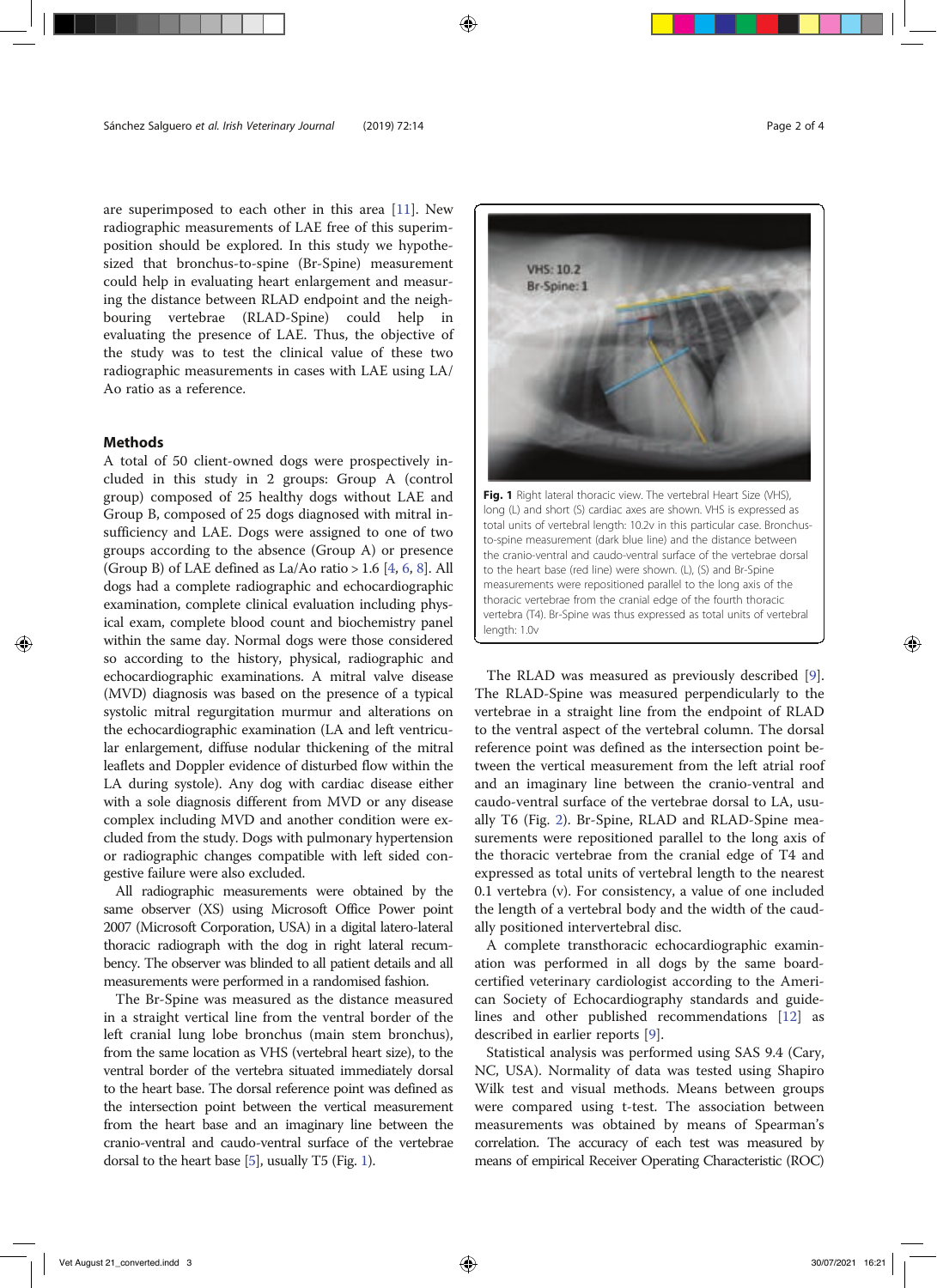

curve, the area under the curve (AUC) and their confidence intervals. AUC curves were compared using Delong's method. The optimal cut-off value that jointly maximized sensitivity and specificity for each test was determined using the Youden index. Sensitivity and specificity and their confidence intervals were computed at the optimal cut-off point. Alpha level for determination of significance was 0.05.

thus expressed as total units of vertebral length: 1.1v in this case

# Results and discussion

A total of 50 dogs were prospectively included in this study, 25 dogs in the group of healthy dogs (18 males, 7 females; aged 1–7 years; weighing 4–20 kg) and 25 dogs in the group with LAE (14 males, 11 females; aged 6–10 years; weighing 4.8–21.4 kg). Breeds included mainly mixed breed dogs  $(n = 46)$  and pure breeds included: French Bulldog, Pug, Cavalier King Charles Spaniel and Pekingese ( $n = 1$  each). Group B showed greater values (mean  $\pm$  SD) for RLAD (A = 1.4  $\pm$  0.23, B = 2.62  $\pm$  0.55) and LA/Ao ( $A = 1.33 \pm 0.13$ ,  $B = 2.52 \pm 0.56$ ) and lower for Br-Spine  $(A = 1.58 \pm 0.32, B = 1.10 \pm 0.34)$ , RLAD-Spine  $(A = 1.44 \pm 0.35, B = 0.57 \pm 0.48; P < 0.05$  in all cases).

Correlation between RLAD and LA/Ao ratio was good  $(r = 0.89; P < 0.001)$  as shown in a previous study [9]. For Br-Spine and RLAD-Spine the correlation coefficient with LA/Ao ratio ( $r = -0.66$  and  $-0.76$  respectively;  $P <$ 0.001) was lower than for RLAD. Br-Spine could become a clinically relevant alternative when RLAD is difficult to measure, however, based on this data it should not be used as diagnostic index in a general population.

The ROC curves showed that RLAD optimal cut-off value was 1.8v, whereas Br-Spine and RLAD-Spine optimal cut-off values were 1.0v and 0.8v, respectively. Thus, using these reference values could decrease the overlap between normal dogs and dogs with LAE. Sensitivity and specificity were calculated based on these optimal cut-off values. Sensitivity to detect LAE was higher for RLAD (96%) than for Br-Spine (32%) and RLAD-Spine (64%). A possible explanation could be a greater effect that the dog's thoracic conformation could have on these 2 new radiographic measurements when compared heart-based measures like RLAD. In addition, several technical factors can affect these 2 new radiographic measurements; the respiratory phase, variations in the conformation of individual dogs of the same breed and slight inconsistencies in positioning for radiography can all decrease or increase the heart-to-spine distance. Both, RLAD, Br-Spine and RLAD-Spine showed the same specificity to detect LAE (96%). These results would likely not be so high in a clinical population of dogs with causes of cardiomegaly other than left atrial enlargement.

Although differences between AUC for the different measurements were not significant, the AUCs were 0.85 (95% CI = 0.744, 0.957) for Br-Spine, 0.91 (95% CI = 0.834, 0.995) for RLAD-Spine and 0.99 (95% CI = 0.954, 1.000) for RLAD. This higher AUC for RLAD indicates a superior diagnostic value compared to Br-Spine and RLAD-spine.

The number of patients, the applicability of the methods on different thoracic conformations and the exclusion of dogs with congestive heart failure are the main limitations of this study.

# Conclusion

Br-Spine and RLAD-Spine, new radiographic measurements, are less sensitive than RLAD in detecting LAE in dogs. When LA boundaries are radiographically well visualized (in most cases, especially in dogs with moderate or severe LAE) we still propose RLAD as the best method of detecting and quantifying LAE based on its high sensitivity and sensibility in detecting LAE, as well as its high correlation with LA/Ao ratio and high AUC.

#### Abbreviations

AUC: Area under the curve; Br-Spine: Bronchus-to-spine; LA: Left atrial; LA/ Ao: Left atrium-to-aorta ratio; LAE: Left atrial enlargement; MVD: Mitral valve disease; RLAD: Radiographic left atrial dimension; RLAD-Spine: RLAD-to-spine; ROC: Receiver operating characteristic; v: Vertebrae (unit of length); VHS: Vertebral heart size

#### Acknowledgements

The authors thank Oriol Domènech for his collaboration and involvement performing the Transthoracic Echocardiogaphies. Yvonne Espada Gerlach from the UAB Veterinary Teaching Hospital for her help in obtaining the radiographs.

## Authors' contributions

DP, XSS, FLD and CB designed the study and collaborated in the collection of data. XSS and DP analyzed and interpreted the patient data. LB and EGM